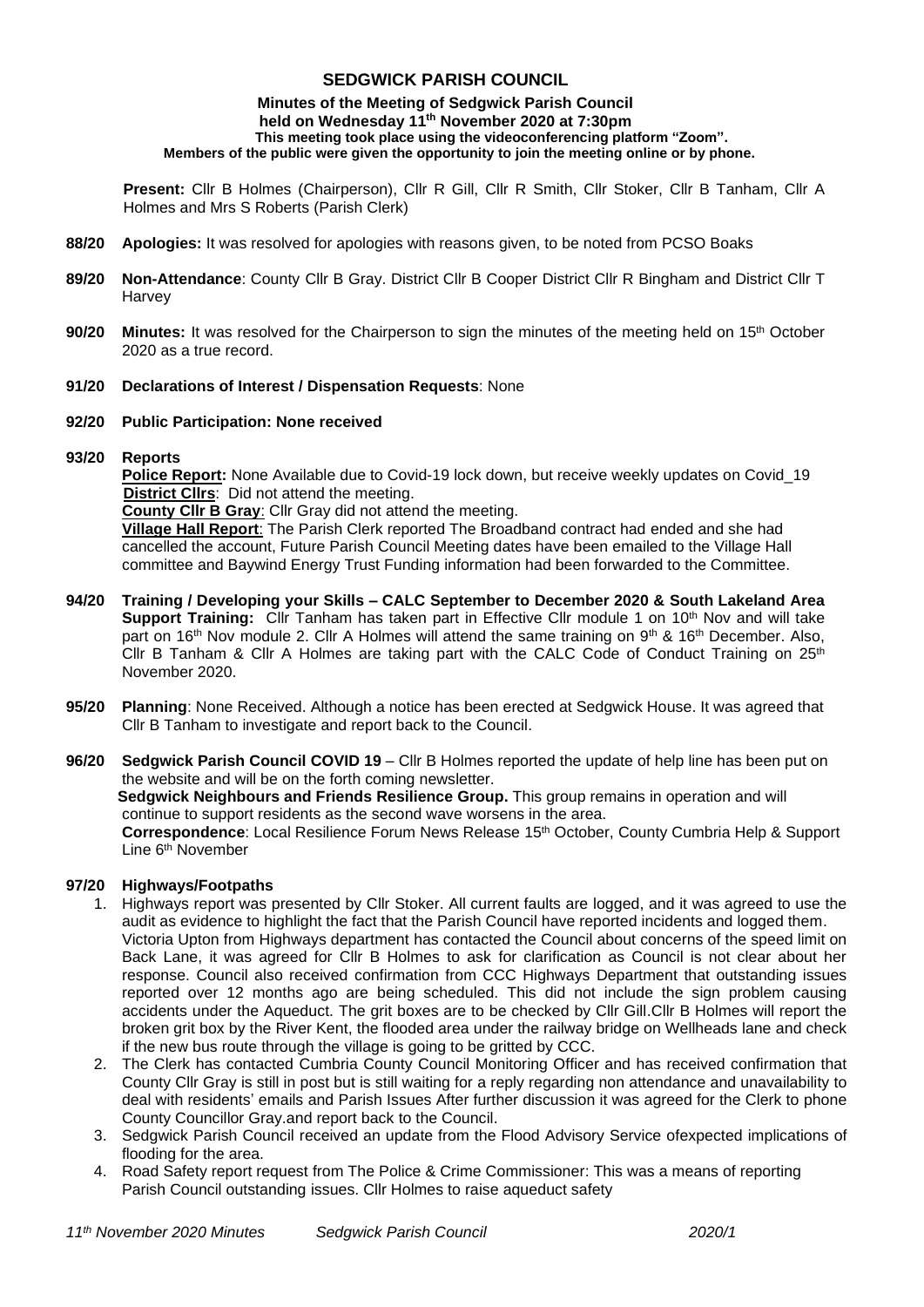## **98/20 Playground /Millennium Field**

- 1. Monthly Safety Report: Cllr Stoker reported the playground is not used as much due to the inclement weather, the hand sanitizers have been replaced, bin emptied, equipment checked over.
- 2. David Willacy has agreed to repair the rotten wood on the tree house slide. This is not urgent.
- 3. Update on Covid-19 lockdown implications reported by Cllr B Holmes that the play area can remain open and all Covid-19 measures are in place.

### **99/20 Canal**

- a) The monthly safety check by Cllr Gill was discussed. There are no new issues and he recommended further delaying the small wall repair until after the felling is carried out. Also, the grass was cut as requested.
- b) Cyclists using the Canal Path still occurring but is not increasing.
- c) Woodland Management: the Canal Woodland the Consultant Arboriculturalist A.Hearn is still awaiting for confirmation if the Council needs a felling licence, until this is established work cannot commence.
- d) The Clerk to update J Park contractor and D Willacy of this situation so that work can progress asap.
- e) Cllr Holmes is trying to obtain grant funding to cover some or all of the felling work. A community grant for match funding could be applied for (£1500) and District Cllrs Bingham and Harvey have indicated that they could offer some support in April 2021.
- f) Lancaster Canal Regeneration Partnership Autumn Newsletter which has been received and noted.
- g) Towpath Trail Project Virtual Steering Group Meeting Wednesday 25/11/2020 at 10 11.30 am, Cllr B Smith & Cllr B Tanham agreed to attend the meeting and report back.

### **100/20 Website**

A verbal report was given by Cllr B Holmes who reported the website has not been accessed as often since the tourist season ended prematurely due to COVID 19. Updated information about Covid-19 has been added to the website with the helpline details. The highways audit has been updated and minutes from September/October's meeting and the draft of October's meeting have been added.

### **101/20 Finance**

- a) Bank Balance as of 30 October 2020 Current a/c £12,023.90
- b) Payments Approved: Broadband Village Hall November £17.99, Calc Training £20 & £40, Clerk Salary & Expenses £1,572.52, Cllr B Holmes- hand sanitizers £32.44 and Continental Landscapes 2 nd grass cutting Invoice £468.00
- c) The Accounts Report from meeting dated  $9<sup>th</sup>$  September & 14<sup>th</sup> October including transactions cleared was signed. (Cheques awaiting signing and banking due to Covid-19)
- d) It was agreed to reclaim VAT for 2020 at the end of the year.
- e) Zoom overpayment £14.39 will be corrected.
- g) Budget update the Draft Budget 2021-2025 was discussed and agreed; it highlighted the implications for future spending of the heavy cost of Ash Dieback.
- **102/20 Sedgwick Precept for 2021/22** the implications of the costs of ash dieback on future financial years were discussed and it was agreed to make a final decision at the January meeting
- **103/20 Christmas Newsletter:** Draft sent to Cllrs, it was agreed to send to the printer the last week in November so the Covid-19 news is up to date. Clerk to advise on distribution date.
- **104/20 Arrangements to acknowledge David Willacy's Long Service to Sedgwick** Cllr B Tanham has ordered a Monkey Puzzle tree which will be planted when it arrives in November. Cllr B Holmes has arranged for a plaque to be made.. Due to the Covid-19 restrictions an official ceremony will have to be postponed.

#### **105/20 Items for consideration for a future agenda**

- Update on Covid-19
- Highways Report with progress of outstanding issues
- Canal Report including Ash Die Back Report/ Grants available
- Millennium Field Report
- Tree Planting date to confirm if possible (covid-19 restrictions)
- PCSO Report if available
- Update Newsletter
- Darker Skies review
- Parish Council Precept and Council Tax base for 2021/22